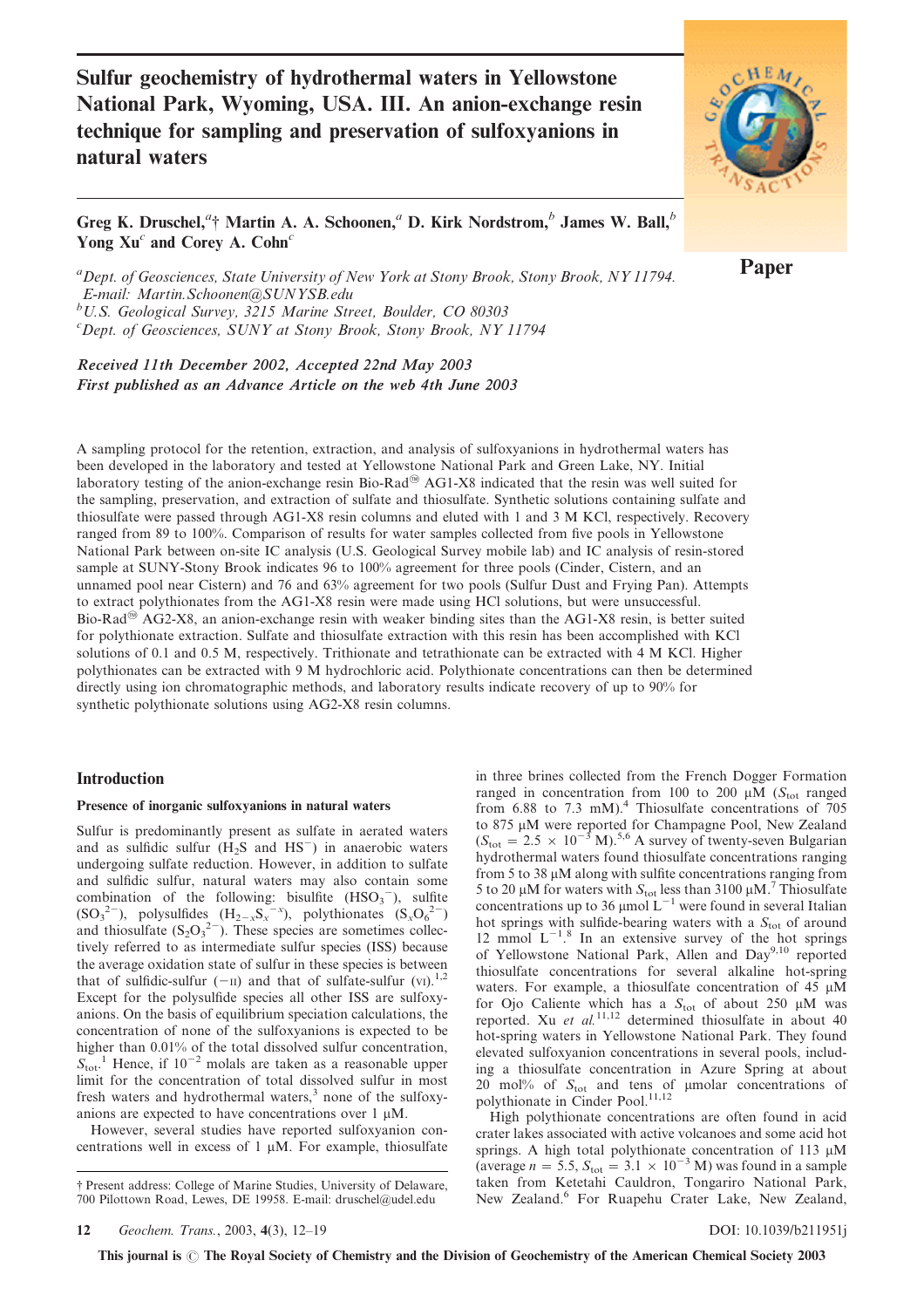Takano et al.<sup>13</sup> reported an extensive survey of polythionate concentrations. Some of the samples contained considerable amounts of polythionates. For example, sample R18F collected at Ruapehu Crater Lake contained  $1.95 \text{ mM } S_4O_6^{2-}$ , 2.1 mM  $S_5O_6^{2-}$ , and 0.82 mM  $S_6O_6^{2-}$ . The total amount of S represented by these three polythionates accounts for 12% of the total dissolved sulfur in this water. There are more studies that report sulfoxyanion concentrations than summarized here, but none of these other studies provide enough data to evaluate the abundance of sulfoxyanions in relation to the total sulfur in these waters.<sup>14,15</sup>

Hence, there are a number of studies that suggest sulfoxyanions persist at higher concentrations in various types of natural waters than expected based on equilibrium thermodynamics. The occurrence of non-equilibrium concentrations of sulfoxyanions in natural waters is likely to result from sluggish and often incomplete redox reactions involving hydrogen sulfide, sulfur dioxide, or sulfate. The two most important redox processes in which sulfoxyanions form are the oxidation of hydrogen sulfide and the reduction of sulfate. Oxidation of hydrogen sulfide in  $O_2$ -bearing waters proceeds via the formation of thiosulfate and elemental sulfur as demonstrated in several laboratory studies<sup>16–18</sup> and field studies.<sup>12,18–21</sup> Oxidation of thiosulfate in the presence of pyrite or other metal sulfides leads to the formation of tetrathionate.<sup>22,23</sup> This process has been documented to occur in Cinder Pool, Yellowstone National Park.<sup>11</sup> Reduction of sulfate proceeds via microbial pathways<sup>24-27</sup> via poorly understood mechanisms.28–31 Sulfidic sulfur is typically the main product of microbial sulfate reduction but thiosulfate is also formed in sediments and acts as a link between sulfate reduction and hydrogen sulfide oxidation in sediments.<sup>32,33</sup> Thermochemical sulfate reduction yields elemental sulfur as well as hydrogen sulfide. Interaction of sulfidic water with elemental sulfur can lead to waters with a high thiosulfate concentration.<sup>11</sup> Incomplete oxidation of  $SO_2$  may play a role in the ISS distribution in crater lakes on active volcanoes.<sup>34–36</sup> Releases of magmatic  $SO<sub>2</sub>$  gas in a crater lake can lead to complex sulfur speciation dominated by sulfate with polythionates as a minor species. Many acid crater lakes are underlain by a pool of molten sulfur which interacts with the crater-lake water to produce a complex sulfur speciation that includes polythionates. Thus, monitoring of ISS in crater lakes may be a viable method to characterize changes in  $SO_2$  release, an important indicator of potential volcanic activity. $35,37$ 

The presence and persistence of sulfoxyanions in natural waters is potentially of importance in several other processes. Sulfoxyanions may play a role in the transport of metals. Experimental studies suggest that sulfite and thiosulfate form stable complexes with gold and silver.<sup>38-42</sup> Hence, if the concentration of these oxyanions is significant they may account for some of the mobility of gold and silver in natural waters. Sulfoxyanions are also thought to play an important role in the isotopic equilibration of sulfate-sulfur and sulfidic-sulfur. The isotopic equilibration of sulfate-sulfur and sulfidic-sulfur in a hydrothermal system must proceed via a sequence of reactions where a sulfur(vI) species is reduced to a sulfur( $-\text{II}$ ) species and vice versa. $43$  One such scheme involves the formation of thiosulfate.<sup>44</sup> Finally, many microorganisms can use thiosulfate and polythionates as an energy source during oxidation or reduction.33,45–47

#### Sampling and analysis of dissolved S species in natural waters

Given the geochemical importance of dissolved sulfide, sulfate, and the potential importance of sulfoxyanions in natural water, it is important to be able to determine the sulfur speciation in a wide range of natural solutions. In the last two decades, several studies have been published presenting analytical methods for the determination of sulfidic sulfur,  $48,49$  sulfur oxyanions,  $1,50-52$ 

sulfur oxyanions and sulfide species,  $6,7,53-56$  as well as inorganic S-species and thiols<sup>57</sup> in natural waters and waste waters. Analytical schemes for the determination of complete or nearly complete sulfur speciation in aliquots withdrawn from H2S oxidation experiments have been presented in several studies.16–18 In addition, several papers have discussed the general problems in sampling and preserving unstable (i.e., volatile or reactive) constituents in natural waters.<sup>58,59</sup>

The sampling, preservation and analysis of sulfur species in spring waters and hot spring waters presents a major challenge because the discharging water is often far from equilibrium with the atmosphere. Upon discharge, processes such as degassing (e.g.,  $CO_2$ , H<sub>2</sub>S), mineral precipitation (e.g.,  $BaSO<sub>4</sub>$ ,  $CaCO<sub>3</sub>$ ), and oxidation (H<sub>2</sub>S) may drastically change the chemical composition, including the sulfur speciation, of the water. $60$  Most of these processes proceed even after a sample has been collected and sealed in a bottle. Hence, either the analyses have to be conducted immediately after collection of the sample, which is often impractical, or the sample must be preserved so that later analysis is meaningful. Several studies have evaluated the effect of prolonged storage on preserved, sealed samples.<sup>5,13</sup> The results by Webster<sup>6</sup> indicate that the thiosulfate concentration obtained after about one hour is the same as for duplicate sealed samples analyzed after 2, 3, 4, 9 and 13 days. However, the  $H_2S$  content of the duplicates decreased with storage; after 13 days only a small fraction of the initial H<sub>2</sub>S was recovered. Takano *et al.*<sup>13</sup> analyzed several duplicate samples for polythionates in which one duplicate had been opened previously for analysis and resealed and the other sample had never been opened. Except for one pair of samples, the result showed that there was no significant difference in polythionate composition and concentration between the duplicates. However, for logistical reasons, neither of the studies were able to evaluate changes on a time scale of minutes to an hour after sampling.

#### Previous studies using resins to determine dissolved sulfur species

Resins have been used before in the field and laboratory to concentrate dissolved ionic constituents $61-63$  and sequester redox species (e.g.,  $\text{As(m)}^{64}$ ). Resins capable of retaining anions have been used in the past to separate sulfoxyanions, sulfide and sulfate from waste waters and ground waters.65–69 In all these prior studies, the resin was used to sequester the dissolved species, followed by a sequential elution to allow for the analyses of the different types of sulfur species. In one study an anion exchange resin was used to remove dissolved sulfide from an alkaline groundwater.70

#### Present study objectives

The primary objective in this study was to evaluate the use of anionic resins to sequester sulfur oxyanions from hydrothermal solutions and crater lakes. Field tests and laboratory experiments were conducted to evaluate the technique. In addition the technique was used in the determination of the sulfur species of a stratified lake with high dissolved sulfide and sulfate concentrations. Subsequent field studies in Yellowstone National Park and a field study of the hydrothermal springs in Lassen Volcanic National Park using the technique presented in this paper will be published separately.

# **Methods**

#### Selection of resin

The selection of a resin is dictated by the objectives of the application. In this study the primary objective was to sequester the sulfoxyanions from a hydrothermal solution and subsequently elute these species, followed by analysis using ion chromatography (IC). The selectivity of an anion resin is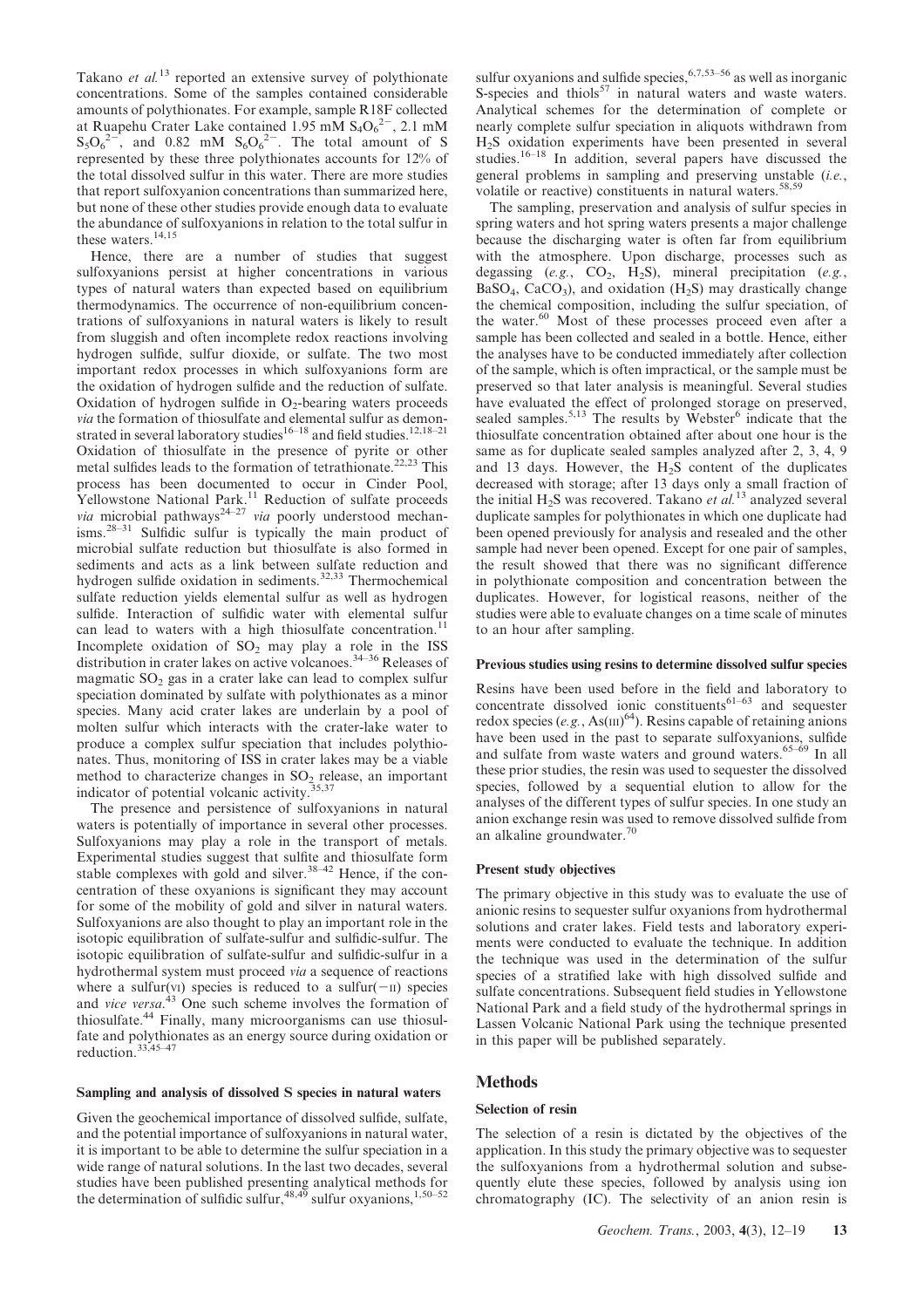governed by the type of functional groups present on the resin. Anionic resins, such as the ones used in this study (Bio-Rad<sup> $\omega$ </sup> AG), consist of a styrene divinylbenzene copolymer lattice with quaternary ammonium functional groups saturated with counter ions.<sup>63</sup> Ion exchange takes place at the functional groups if the resin is exposed to a solution that contains anions for which the functional groups have a higher selectivity than the counter ions. Most anion exchange resins are sold with chloride as the counter ion (Cl-form). Through exchange it is possible to change the composition of the counter ion; for example, a resin can be converted from the Cl-form to the OHform. $17$ <sup>1</sup> The chloride form of these resins exhibits a significantly better resistance to high temperature (up to  $150^{\circ}$ C) applications (Bio-Rad, 1999) than the OH-form. Hence, the Cl-form was used in this study because of the high temperature of the waters studied, but for some applications it may be advantageous to convert the resin to, for example, the OH-form.

Two types of AG resins, the Bio-Rad<sup>®</sup> AG1-X8 and AG2-X8, both sold in the Cl-form, were evaluated in this study. These two resins are analytical-grade Dowex anion exchange resins with the same styrene divinylbenzene copolymer lattice. The percentage of cross-linking in the copolymer lattice controls its porosity. A high porosity allows large molecules, such as proteins and antibodies, to penetrate the resin and exchange, whereas a low porosity excludes large molecules from exchanging with the resin. The two resins used in this study are 8% cross linked and are particularly suitable for the exchange of inorganic anions.<sup>71</sup> The resins differ, however, in the composition of the functional groups (AG2-X8 replaces a CH<sub>3</sub> group with a C<sub>2</sub>H<sub>4</sub>(OH) group in the R-CH<sub>2</sub>N<sup>+</sup>(CH<sub>3</sub>)<sub>3</sub> of the AG1-X8 resin) which affects the relative selectivity of the resins.

The relative selectivity of a sample ion with respect to the counterion determines how strongly, if at all, a sample ion will bind to the resin (Table 1). The counterions are only exchanged with ions of like charge, therefore oppositely charged or neutral species will not be retained on the counterion sites. Hence, dissolved  $H_2S$ ,  $O_2$ , and potentially reactive transition metals will not be retained on these sites. Though neutral species may be retained to some degree in a resin through a process which forms the basis for ion-exclusion chromatography, it is reasonable to expect separation of neutral and ionic species. As noted above it has been our experience that the presence of these two constituents in a sample changes the sulfoxyanion speciation upon storage. Therefore, sequestering the sulfoxyanions on a resin and separating these species from  $H_2S$ ,  $O_2$ , and transition metal-bearing solutions (by loading the resin and flushing with deoxygenated water) avoids this problem. Chloride counterions are replaced by anions in the sample with greater selectivity (see Table 1). An AG1-X8 resin in the chloride form, for example, would not exchange  $HCO_3^-$ (selectivity  $= 1.2$ ) for the counterion Cl<sup>-</sup> (selectivity 2.3), but would readily exchange  $HSO_4$ <sup>-</sup> (selectivity = 15). Elution of anions held on the resin requires application of a gradient of  $Cl<sup>-</sup>$  ions proportional to its selectivity on the resin. The anions with higher selectivity, therefore, require a greater concentration of  $CI<sup>-</sup>$  ions applied to the resin to be extracted from the binding sites on the resin's polymer structure.

The AG2-X8 resin is a less basic, and therefore less selective,

Table 1 Relevant selectivities of anion exhange resins used in this study

|                                                                                                                                                               | Selectivity with respect to OH <sup>-</sup> |                                            |  |  |
|---------------------------------------------------------------------------------------------------------------------------------------------------------------|---------------------------------------------|--------------------------------------------|--|--|
| Ion                                                                                                                                                           | $AG1-X8$                                    | $AG2-X8$                                   |  |  |
| $Cl^{-}$<br>$SO_4^{2-}$ , HSO <sub>4</sub> <sup>-</sup><br>S <sub>2</sub> O <sub>3</sub> <sup>2-</sup><br>S <sub>x</sub> O <sub>6</sub> <sup>2-</sup> (n > 2) | 22<br>85<br>$\approx$ 275<br>Fully retained | 2.3<br>15<br>$\approx 90$<br>$\approx$ 500 |  |  |

resin than the AG1-X8 resin (see Table 1; data from Bio-Rad and this study). The AG2-X8 resin exhibits binding capacities approximately 10 times weaker than the AG1-X8 resin. Ions of higher selectivity that may not be eluted from the AG1-X8 resin, may, therefore, be extracted from the AG2-X8 resin. For example, polythionates are fully retained on the AG1-X8 resin and cannot be eluted, even with 9 N HCl as eluent. However, polythionates can be eluted from the AG2-X8 resin (Table 1).

### Column preparation

Bio-Rad<sup>®</sup> Anion-exchange resins AG1-X8 and AG2-X8 (both 100–200 mesh size, chloride form), with a 1.2 meq  $ml^{-1}$ capacity were used in laboratory experiments and field experiments. Both the Bio-Rad<sup>®</sup> AG1-X8 and AG2-X8 resins were obtained in loose form, and were packed in columns of desired length before use. Columns were prepared (see Fig. 1) by cutting pre-made columns of approximately 2 cm diameter to the desired length, and filled with an appropriate volume of resin (Bio-Rad $\overline{^{60}}$  resin columns are conveniently marked in ml increments).

To fill the column with resin, a polyethylene frit was inserted into the bottom, and a slurry of the resin (prepared using nanopure water, resistance  $> 18$  M $\Omega$ ) was poured in. The water was allowed to drip out of the open end, compacting the saturated resin in the column. No air pockets should form in the resin, and the column was re-packed upon observation of any empty spaces. Another frit was inserted onto the top of the resin and a male tubing connector wrapped with  $Teflon^{\omega}$ tape was snugly inserted into the column. The packed column was then flushed with nanopure water through a syringe and connecting tubing, and sealed with plastic caps. The all-plastic construction of the columns is well-suited for fieldwork and shipping.

Depending on the sample size and expected analyte concentration, it is important to ensure that there will be enough resin to retain equivalent anions in the sample. Bio-Rad<sup>®</sup> AG1-X8 and AG2-X8 resins are listed with a binding capacity of 1.2 meq  $1^{-1}$ . As with any analytical technique, care should be exercised that this value is accurate. The volume of resin used to sample any quantity of sample should be chosen so as to ensure that there will be an excess of available sites. Exceeding the capacity of the resin will result in incomplete capture of ions and lowered efficiency of the method.

## Sampling

All laboratory and field samples were collected in 5–60 ml sterile plastic syringes and pressed through a 0.45 µm syringe filter before passing the solution through the prepared exchange resin columns. To improve the interaction between the sample ion and resin, the flow rate did not exceed 3 mL  $min^{-1}$  (which can be measured by timing how fast a graduated cylinder or falcon tube is filled). In preliminary lab experiments we found that at higher flow rates the sample ions are not always fully retained, presumably due to the shorter contact time. The volume of each sample was carefully measured by



Fig. 1 A: Schematic of resin column; B: picture.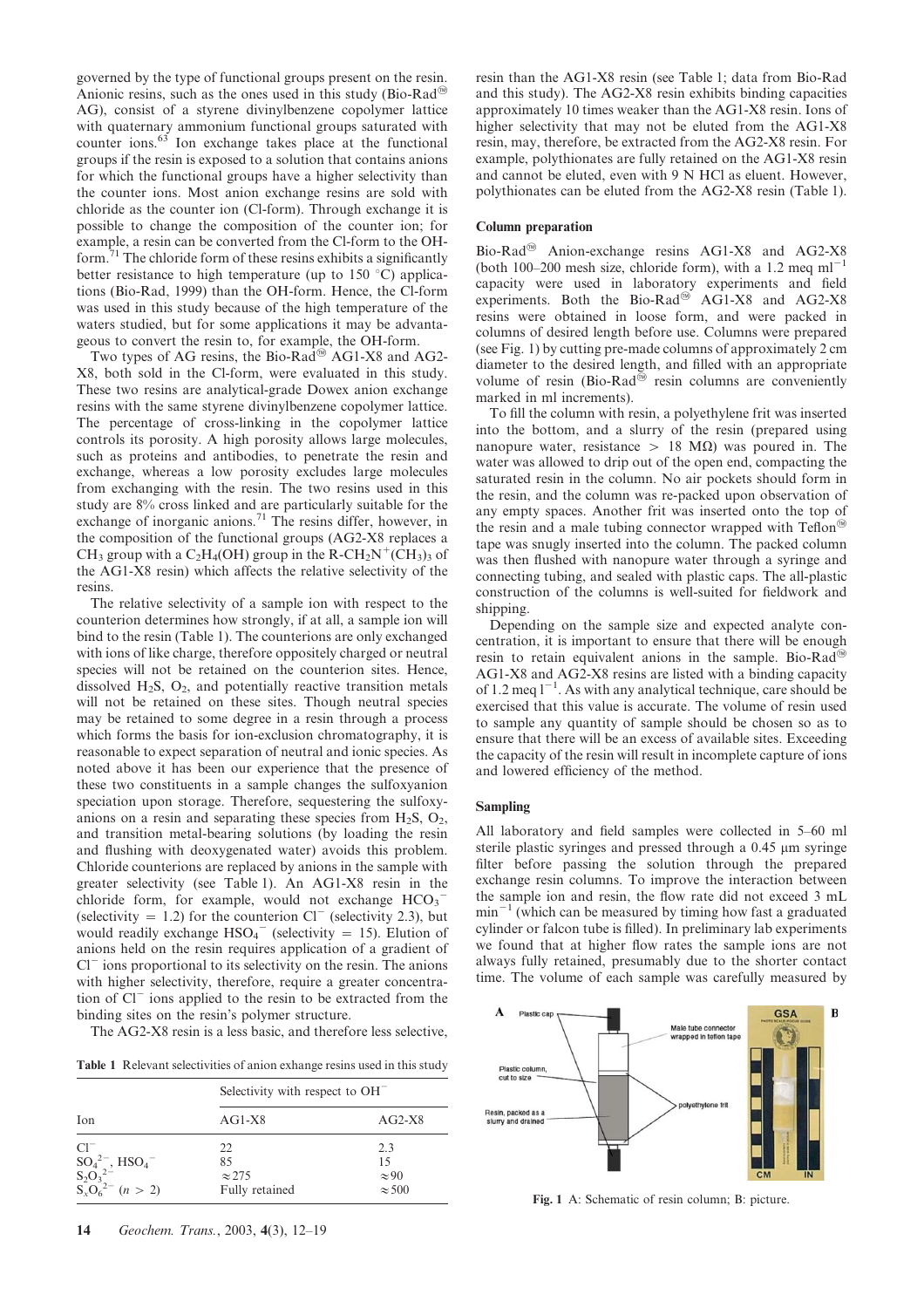collecting the effluent in a volumetric flask of appropriate size. In all laboratory experiments, the sample solution passed through the columns was collected and analyzed for sulfoxyanions to evaluate whether these species were completely retained on the column. These results indicated that the resin retained all of the sulfoxyanions of interest. After the desired volume of sample had been passed through the column, 30–40 ml of nanopure water were passed through the column to displace any remaining sample solution. This step is important because it removes residual  $H_2S$  dissolved in the sample fluid. After flushing, the column was capped, shipped, and stored until elution of the retained species could be carried out.

#### Elution

Sequential elutions from the AG2-X8 with 0.1 M KCl, 0.5 M KCl, and 4 M KCl were carried out to remove  $SO_4^2$ <sup>-</sup>,  $S_2O_3^2$ <sup>-</sup>, and  $S_xO_6^{2-}$ , respectively (Fig. 2). Sequential elutions for the AG1-X8 resin were additionally made with 1 and 3 M KCl solutions. KCl eluents were made from reagent grade KCl salt and 18 M $\Omega$  water. A peristaltic pump with Tygon<sup>®</sup> tubing was used to pass each eluent through the columns at a flow rate between 0.75 and 2.0 ml  $\text{min}^{-1}$ . Total sample recovery was found to be independent of flow rate, but the ability to concentrate analyte in smaller volume aliquots was found to be affected by flow rates due to dispersion of the analyte breakthrough curve.

Elution of a column must begin with the lowest eluent concentration (0.1 M KCl) for elution of the  $SO_4^{2-}$  while leaving the other sulfoxyanions on the column. Elution for thiosulfate utilizes a 0.5 M KCl solution. Elution for polythionates can be accomplished with a 4 M KCl eluent acidified to 0.01 M HCl for better preservation of the polythionates as they are eluted. 9 M HCl was also used as an eluent for polythionate extraction (from ACS reagent grade 35% HCl). Each eluted aliquot was weighed by difference using a Mettler<sup>®</sup> toploading balance. Samples were diluted by weight on a Mettler<sup>®</sup> analytical balance in the IC autosampler vials and thoroughly mixed by inversion before analysis.



Fig. 2 Flow chart of resin column extraction process, where  $S_xO_6^{2-}$  is the total concentration of all polythionates in a sample.

### Analysis

Eluted aliquots were analyzed using an isocratic elution with a concentrated sodium bicarbonate-sodium carbonate eluent over a run time of 15 minutes with a Dionex<sup>®</sup> DX-500 Ion Chromatography system (ED40 electrochemical detector, GP50 gradient pump, and AS40 Autosampler), employing an AS4A-SC analytical column. Data collection, standardization, and chromatograph manipulation were accomplished using the Dionex PeakNet 5.1 software package. The 18 mM  $CO_3^2$ <sup>-</sup>/  $28 \text{m}$ M HCO<sub>3</sub><sup>-</sup> eluent was prepared from the Fischer Scientific analytical grade Na-salts. Polythionates were detected with the same IC system using an isocratic  $30\%$  acetonitrile : H<sub>2</sub>0 eluent containing 2 mN tetrabutylammonium hydroxide, buffered with 3 mM NaHCO<sub>3</sub>/3 mM Na<sub>2</sub>CO<sub>3</sub> and run through an IonPac NS1 column. The method was modified from Zou et al.<sup>72</sup> Tri-, tetra-, and pentathionate were all resolvable down to 5  $\mu$ M concentrations using a 25  $\mu$ l sample loop and either conductivity detection or UV detection at 215 nm. Stock solutions containing  $SO_4^2$ <sup>-</sup>,  $S_2O_3^2$ <sup>-</sup>, and  $S_4O_6^2$ <sup>-</sup> were prepared from analytical grade sodium salts of each. Sodium trithionate salts were synthesized after the method in Kelly and Wood<sup>73</sup> utilizing the reaction of thiosulfate with hydrogen peroxide. Purity of the trithionate salt was determined by gravimetry and chromatographic analyses to be greater than 99%. These stock solutions were diluted to yield a series of standards. The standards were matrix-matched to 0.1 M KCl. All standards and samples were analyzed in triplicate for each run, with check standards between every fifth sample (all check standards were analyzed to at least 95% consistency compared to other standards).

The sulfoxyanion concentration in the original solution loaded onto the column is calculated in four steps. First the concentration of the sulfoxyanions in each of the eluted fractions is calculated by correcting for any dilution that was necessary to analyze the fraction. The concentrations are expressed in moles per kilogram of solution. Secondly, the actual number of moles eluted is calculated by dividing the concentration calculated in step one by the mass of the fraction (kg). The number of moles of each species is then summed over all eluted fractions for a given column. That sum is divided by the sample mass that was passed through the column to yield the concentration of each species in the original solution.

## Field tests

Field tests of the AG1-X8 and AG2-X8 resins were conducted in Yellowstone National Park during the summers of 1997 and 1998. These tests consisted of comparing on-site analyses of sulfoxyanions with analyses of sulfoxyanions eluted from resin columns. The resin columns were loaded at the same time water samples were collected for on-site analyses. The on-site analyses were carried out in a mobile lab equipped with a Dionex 2010I IC. The mobile lab, operated and maintained by the USGS, was parked as close as possible to the hot springs used for the tests (from several meters to several hundred meters away depending on specific location). Procedures for the collection of water samples in Yellowstone National Park and on-site analyses of sulfoxyanions as well as total dissolved sulfide have been described in earlier papers.<sup>12,60</sup> On-site analysis of  $H_2S$  was accomplished using a Hach DR-2000 portable spectrophotometer and a standard colorimetric method (Hach method #8131). Loaded resin samples were collected and transported back to the laboratory where they were analyzed from several days to several weeks after initial collection.

## Results and discussion

For several years our research team has attempted to develop a sampling strategy that involved the use of additives to stabilize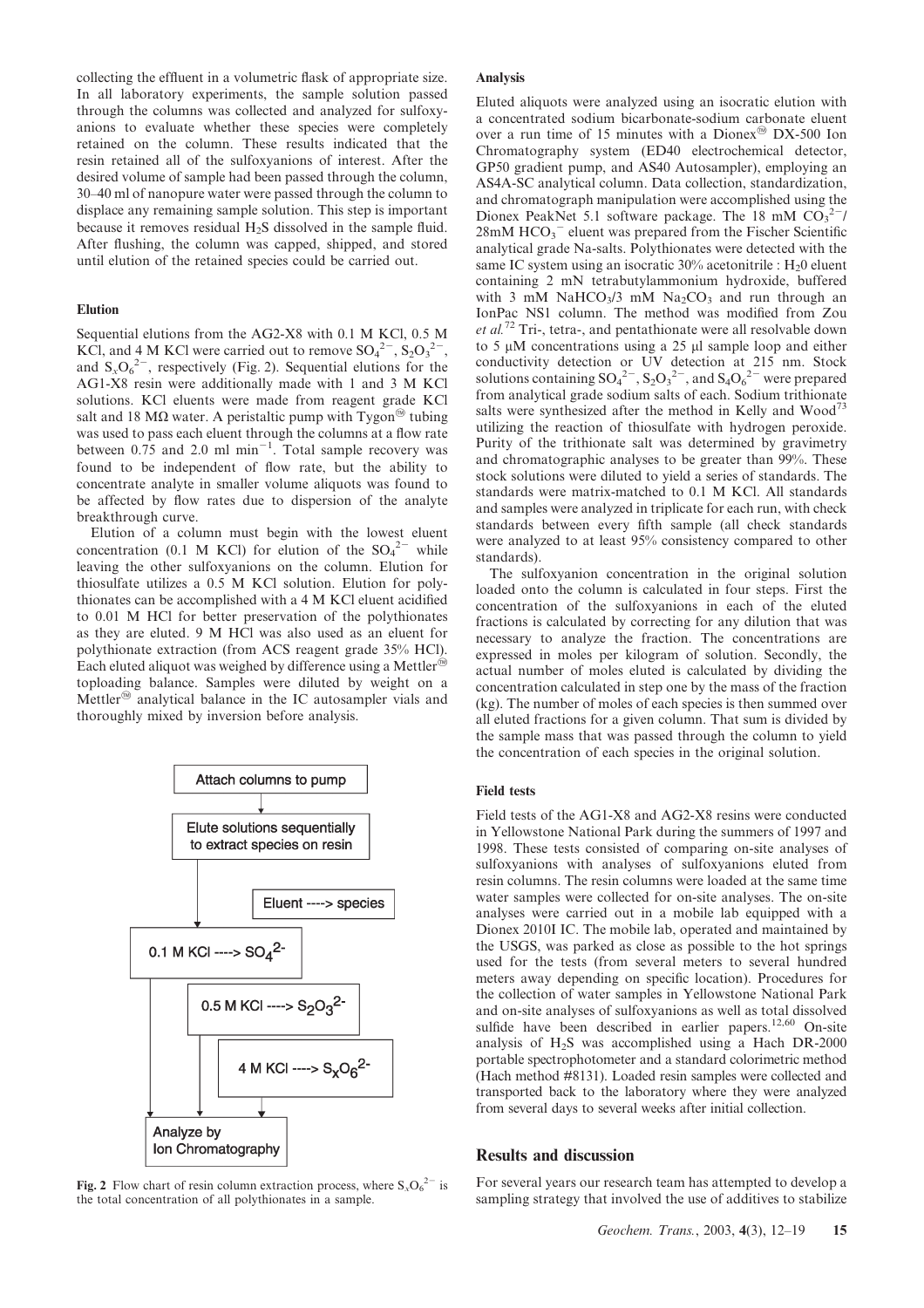Table 2 Stability of polythionate and thiosulfate in samples from Cinder Pool, YNP

| Sample     | Treatment             | $S_2O_3^{2-}/\mu M$ |              |              | $SCN^{-}/\mu M$ |              |                          |
|------------|-----------------------|---------------------|--------------|--------------|-----------------|--------------|--------------------------|
|            |                       | Field, 8/23/95      | Lab, 9/21/95 | Lab, 7/20/96 | Field, 8/23/95  | Lab, 9/21/95 | Lab, 7/20/96             |
| $S_2O_3$   | Standard <sup>a</sup> | 46.5                | 46.7         | 42.9         |                 |              |                          |
| $S_2O_3$   | Standard <sup>a</sup> | 21.2                | 20.6         | 19.0         |                 |              |                          |
| <b>SCN</b> | Standard              |                     |              |              | 9.2             | 9.5          | 9.3                      |
| <b>SCN</b> | Standard              |                     |              |              | 3.5             | 3.6          | 3.7                      |
| $CD-2$     | None                  | 45.0                | 17.1         | 6.2          |                 |              |                          |
| $CD-2$     | ZnCl <sub>2</sub>     | 45.5                | 50.4         | 53.3         |                 |              |                          |
| $CD-2$     | <b>KCN</b>            | 53.2                | 52.0         | 60.3         | 11.1            | 14.1         | 19.9                     |
| $CD-3$     | None                  | 43.5                | 11.7         | 10.4         |                 |              |                          |
| $CD-3$     | ZnCl <sub>2</sub>     | 43.8                | 48.2         | 50.0         |                 |              |                          |
| $CD-3$     | <b>KCN</b>            | 48.9                | 52.1         | 51.9         | 5.7             | 12.5         | 11.4                     |
| $CD-4$     | None                  | 42.9                | 16.19        | 7.6          |                 |              |                          |
| $CD-4$     | ZnCl <sub>2</sub>     | 42.8                | 46.1         | 48.3         |                 |              |                          |
| $CD-4$     | <b>KCN</b>            | 45.5                | 48.3         | 52.4         | 4.1             | 11.5         | 12.1<br>$\sim 74$ $\sim$ |

<sup>a</sup> Thiosulfate standards have pH  $>$  7. In the field KCN was added to the samples to convert polythionates to SCN<sup>-</sup> using cyanolysis.<sup>74</sup> Hence, this test pertains to the stability of SCN<sup>-</sup> over time as a measure of polythionate concentration and the formation of additional polythionate over time, which would be converted to  $SCN$ <sup>-</sup> in the bottle.

thiosulfate in hot-spring waters<sup>23</sup> and sulfide-rich ground waters.<sup>60</sup> For example, we experimented with adding zinc or cadmium chloride to water sample to quantitatively remove dissolved sulfide and preserve polythionates and thiosulfate. The expectation was that this would prevent the formation of thiosulfate and polythionates as a result of sulfide oxidation. However, studies of the stability of samples taken at Cinder Pool and Ojo Caliente, Yellowstone National Park, showed that the sulfoxyanion speciation changed over time (Table 2). Results from a study of samples taken at Cinder Pool showed that the concentrations of thiosulfate and polythionates changed over a time scale of weeks to months. We have also found that the thiosulfate concentration can change within minutes after sampling. In a field test at Ojo Caliente, Yellowstone National Park, two samples were taken. To one sample a CdCl<sub>2</sub> solution was added, while the other sample was left untreated (Fig. 3). Immediately after collection (and  $CdCl<sub>2</sub>$ ) addition), both samples were cooled by placing the bottles in ice water. Both samples were analyzed within 10 minutes after sampling using an IC in the mobile lab. The analysis was repeated after five minutes. We found that in the presence of Cd the thiosulfate concentration was higher than the untreated sample, and appeared to increase somewhat over time, whereas the untreated sample gave the same concentration for both analyses. Problems such as these spurred the development of this resin technique.



Fig. 3 Effect of addition of Cd on thiosulfate concentration. Test conducted at Ojo Caliente, YNP. 0.5 mL 0.5 M Cd acetate was added to 60 mL sample. Analysis were conducted on site using a mobile lab parked next to the spring.



Fig. 4 Recovery of sulfate and thiosulfate from a synthetic solution loaded on AG1-X8 resin column as a function of eluent (KCl) concentration.

#### Laboratory experiments

AG1-X8 resins were tested in the laboratory using  $SO_4^2$  and  $S_2O_3^2$  eluted with varying concentrations of eluents. The results (Fig. 4) indicate the eluent concentrations most effective for extracting of  $SO_4^2$ , and  $S_2O_3^2$  are 1 and 3 M KCl solutions. Recovery of these two species from the resin was between 89 and 100%. Several eluents were also tested for eluting  $S_xO_6^{2-}$  from the AG1-X8 resin, including 6 M HCl, 9 M HCl,  $12$  M HCl, and 6 N H<sub>2</sub>SO<sub>4</sub> without success.

AG2-X8 resins were tested in the laboratory using  $SO_4^2$ <sup>-</sup>,  $S_2O_3^{2-}$ , and  $S_4O_6^{2}$ . Several test solutions were formulated to represent hydrothermal solutions from circumneutral to extremely acidic (down to a pH of approximately 0.5) conditions over a range of temperatures (20–75 °C). Resin performance was not noticeably affected by any changes in temperature or acidity. Eluents of 0.1 and 0.5 M KCl were found to be efficient in the extraction of  $SO_4^2$ , and  $S_2O_3^2$ from the resin column, respectively. Recovery of these two species from the resin was between 90 and 100% in laboratory tests.

The detection limit of thiosulfate in natural waters can be significantly reduced by increasing the ratio of sample size to aliquot size. By concentrating a majority of the thiosulfate in one or two aliquots of 20–40 ml volume, the sample can be preconcentrated before analysis by IC. For example, if 1000 mL of a solution containing 1 µmol  $L^{-1}$  S<sub>2</sub>O<sub>3</sub><sup>2-</sup> is loaded on a resin column and all the thiosulfate is eluted in 40 mL, the thiosulfate concentration in this fraction will be 25  $\mu$ mol L<sup>-1</sup>.

Several concentrations of HCl were tested to determine the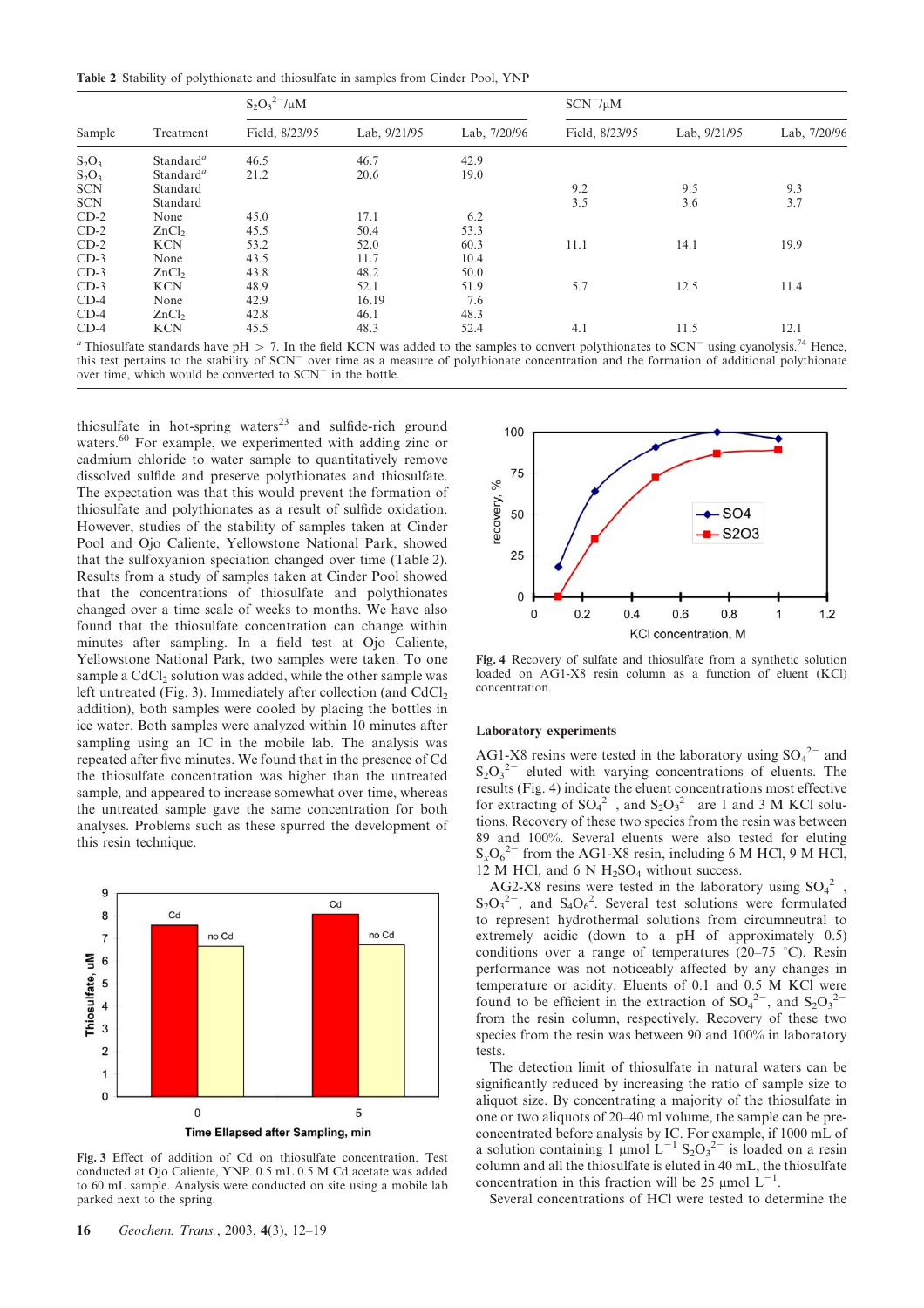

Fig. 5 Results of AG2-X8 resin elution with 4 M KCl elution.

lowest concentration effective for extraction of  $S_xO_6^{2-}$  from the AG2-X8 resin. The AS4A-SC column used on the IC can not be used with acid concentrations over 1 M; thus, any sample aliquots will have to be diluted to below 1 M. 9 M HCl was found to be up to 90% efficient in the removal of  $S_xO_6^{2-}$ . Judicious distribution of eluted aliquots can lower the detection limit for  $S_xO_6^{2-}$ , but the 10-fold dilution required for IC analysis (due to limits of sample acidity for the column) of  $S_xO_6^{2-}$  makes it necessary.

Tetrathionate can also be eluted from the AG2-8X resin using 4MKCl.The resultsof this test are presentedinFig. 5.An acidified tetrathionate solution (pH 0.5) was passed through an AG2-8X column. Fig. 5A shows the tetrathionate solution before it was loaded onto the column. Fig. 5B shows the ion chromatogram for the tetrathionate solution after it has passed through the column. It is clear from Fig. 5B that all of the tetrathionate is retained. Fig. 5C shows the 4 M KCl elution, which is dominated by tetrathionate but also contains some trithionate. Trithionate is likely a product of a rearrangement reaction which would be important below pH  $0.5^{75}$  About 90% of the initial tetrathionate was recovered in this laboratory test. On the basis of these results, we recommend that the elution of the polythionate fraction on the AG2-X8 fraction be carried out with 4 M KCl, rather than 9 M HCl. The 4 M KCl eluent should also be acidified to approximately 0.01 M HCl in order to better preserve the polythionates in solution before analysis. It is possible that higher polythionates cannot be recovered with a 4 M KCl eluent, because higher polythionates are expected to be more strongly retained then tetrathionate. However, tetrathionate is typically one of the most abundant, if not dominant,  $S_xO_6^{2-}$  species in natural waters. If necessary, the 4 M KCl extraction can be followed with a 9 M HCl extraction to recover higher polythionates. If the 4 M KCl elution does not yield any tetrathionate, higher polythionates willlikely not be measurable. Hence, thereis no need to work with 9 M HCl, which requires a great deal of caution.

### Field testing

Field testing of the AG1-X8 resin was conducted at Yellowstone National Park in the summer of 1997 at 5 different hydrothermal pools. Water samples were also collected at these

pools and analyzed on-site by IC using the U.S. Geological Survey mobile lab and at SUNY-Stony Brook within two to three weeks after collection. Comparison of thiosulfate results from on-site IC analysis and IC analysis of AG1-X8 resin column elutions at SUNY-Stony Brook indicates 96 to 100% agreement for three pools (Cinder Pool, Cistern, and an unnamed pool near Cistern) and 76 and 63% agreement for two pools (Sulfur Dust and Frying Pan). The poor agreement for the last two pools was likely not due to overloading of the anion-exchange resin columns (which should not have become saturated from the anion chemistry reported in Xu *et al.*<sup>12</sup>). It is possible that the solution was passed through the columns at too fast a rate for complete binding of the anions. It is important to note that complete binding depends on both the rate and total concentration of anions passed over any volume of resin. The number of anions cannot exceed the total number of binding sites and they must have sufficient time to bind and become immobilized on the resin. Although polythionates were detected at Cinder Pool in the summer of 1997, the AG1-X8 resin exhibited too high a binding capacity with respect to polythionates for those species to be extracted from the resin (Table 1).

Field testing of the AG2-X8 resin was conducted at several hydrothermal pools in Yellowstone National Park in September, 1998. Water samples were collected at pools in Yellowstone National Park and analyzed on-site by IC using the U.S. Geological Survey mobile lab and at SUNY-Stony Brook within two weeks after collection. Sample resin columns were analyzed 1–2 weeks after they were loaded in the field, demonstrating the resin's ability to stabilize the sulfoxyanions in time.

Comparison of thiosulfate results from on-site IC analysis and IC analysis of AG2-X8 resin column elutions at SUNY-Stony Brook indicates agreement between 87 and 96% for 5 samples from pools in the Norris Geyser Basin (Fig. 6). Cinder Pool (in the Norris Geyser basin) was sampled in 2 different locations (outer and inner sections of the pool), and 2 samples in each location were analyzed using the resin columns and the on-site IC. The 4 resin column samples were eluted at SUNY-Stony Brook and analyzed for thiosulfate by IC, resulting in an average concentration of 50.7  $\mu$ m, a range of 48.1 to 52.2  $\mu$ m, and a standard deviation of  $1.7 \mu m$ . No polythionates were detected in Cinder Pool in the summer of 1998 on site, and no polythionates were detected samples taken at the site in 1998 using the AG2-X8 resin columns.

#### Example application

The AG2-X8 resin also was used at Green Lake, a meromictic glacial lake located at Green Lake State Park in Fayetteville, New York during the summer of 1998. Green Lake is a stratified lake, with a chemocline at about 20 meters depth. The



Fig. 6 Comparison of results for three techniques used for thiosulfate analyses for five thermal springs in the Norris Geyser Basin at Yellowstone National Park in September, 1998.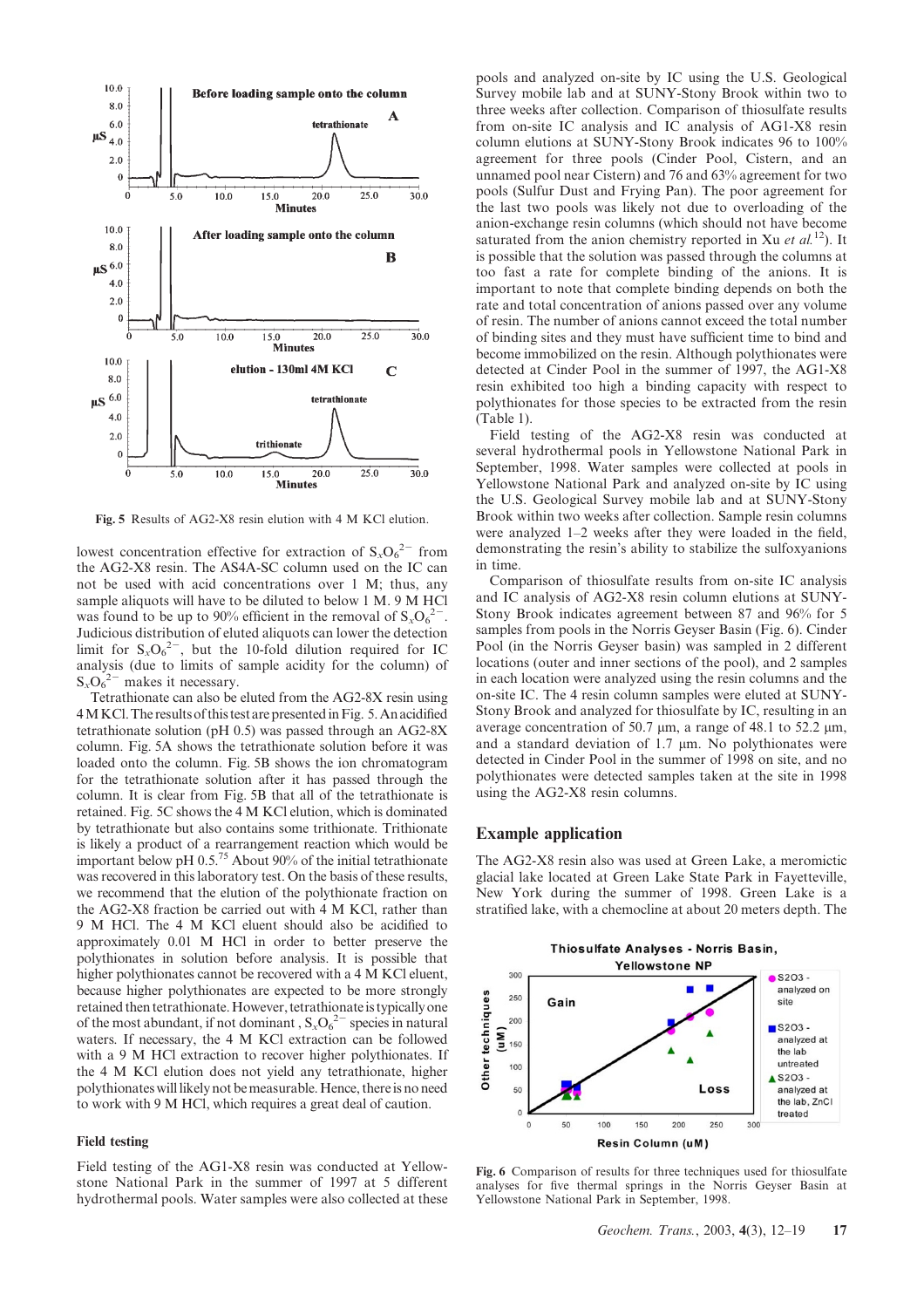Table 3 Results from Green Lake, Fayetteville, NY

| Sample<br>depth/m | $H_2S/$<br>$\mu$ mol $L^{-1}$ | $SO_4^{2-}$ /<br>$\mu$ mol $L^{-1}$ | $S_2O_3^{2-}/$<br>µmol L <sup>-1</sup> |  |
|-------------------|-------------------------------|-------------------------------------|----------------------------------------|--|
| 15                | 0.7                           | 568.7                               | $\theta$                               |  |
| 20                | 10.0                          | 680.5                               | $\theta$                               |  |
| 22                | 343.5                         | 690.8                               | 22.0                                   |  |
| 24                | 406.6                         | 684.7                               | 0                                      |  |
| 30                | 472.7                         | 682.0                               | 13.6                                   |  |

chemocline separates an aerated surface water layer from a deep anoxic water layer. A 1 m thick transition at the chemocline supports a pink microbial community<sup>76</sup> and contains up to 22  $\mu$ mol L<sup>-1</sup> thiosulfate (Table 3). Using a depth sampler, water was brought up from above, below, and within this transition layer. Each sample was loaded onto an AG2-X8 resin column, taken back to SUNY-Stony Brook, and analyzed for thiosulfate and polythionates by IC after 2–5 days. Hydrogen sulfide concentrations were determined on site (HACH method 8131). No attempt was made to determine sulfur present as FeS, elemental sulfur, polysulfide, or other forms of sulfur that may explain the apparent mass balance fluctuations in the profile.

### **Conclusions**

Sampling of metastable sulfoxyanions may be reliably and reproducibly accomplished under a variety of field conditions using Bio-Rad $\textcircled{m}$  AG2-X8 anion-exchange resin columns. Using a series of eluents of increasing Cl concentration, sulfate, thiosulfate, and polythionates can be eluted sequentially. Recoveries of 87–100% for known concentrations of thiosulfate and polythionate in laboratory and field tests indicates that the method is more reliable over time than other methods of sample preservation. Laboratory and field testing over a significant range of temperature and acidity indicates this technique may be readily applied to nearly any environment; use of AG2-X8 resin columns is being planned for use in both highly acidic mine waste waters and in hot, highly acidic crater lake waters. The resin method presented here is particularly useful for the sampling of sulfide-rich waters. Continued reaction of dissolved hydrogen sulfide and molecular oxygen changes the sulfoxyanion concentrations. Field tests have shown that adding of zinc or cadmium to precipitate the sulfide does not prevent these reactions from taking place. In fact, the metal sulfides may catalyze certain reactions.

The ruggedness, as well as small size and weight of the plastic columns facilitates handling in the field. Furthermore, it is possible to ship columns and elute the columns several weeks after sampling.

# Acknowledgements

The U.S. National Park Service Staff at Yellowstone National Park is thanked for their help during the field studies. The New York State Department of Parks is thanked for their assistance at Green Lake, NY. The participation of the Stony Brook group in this project was supported through grants from NSF-EAR to M. Schoonen. A few of the laboratory tests were conducted in the Department of Geology and Geophysics, University of Wisconsin-Madison.

#### **References**

- M. A. A. Schoonen, Mechanisms of pyrite and marcasite formation from solution between 25 and 300C, in Geology, Pennsylvania State University, University Park, 1989.
- 2 M. A. Williamson and J. D. Rimstidt, Correlation between structure and thermodynamic properties of aqueous sulfur species, Geochim. Cosmochim. Acta, 1992, 56, 3867–3880.
- 3 H. L. Barnes, Solubilities of ore minerals, in Geochemistry of Hydrothermal Ore Deposits, ed. H. L. Barnes, John Wiley & Sons, New York, 1979, p. 404–460.
- 4 J. Boulegue, Metastable Sulfur Species and Trace-Metals (Mn, Fe, Cu, Zn, Cd, Pb) in Hot Brines from French Dogger, Am. J. Sci., 1978, 278(10), 1394–1411.
- 5 J. G. Webster, Thiosulfate in surficial geothermal waters, North Island, New Zealand, Appl. Geochem., 1987, 2(5–6), 579–584.
- 6 J. G. Webster, An analytical scheme for the determination of sulfide, polysulfide, thiosulfate, sulfite and polythionate concentrations, DSIR, Petone, New Zealand, 1989.
- 7 E. Veldeman, L. Vantdack, R. Gijbels and E. N. Pentcheva, Sulfur Species and Associated Trace-Elements in South-West Bulgarian Thermal Waters, Appl. Geochem., 1991, 6(1), 49–62.
- 8 A. Pentecost, The Microbial Ecology of Some Italian Hot-Spring Travertines, Microbios, 1995, 81(326), 45–58.
- 9 E. T. Allen, The hot springs of the Yellowstone National Park, Carnegie Inst. Washington News Serv. Bull. School Ed., 1936, 4(1),  $1 - 20.$
- 10 E. T. Allen and A. L. Day, in Hot Springs of the Yellowstone National Park. Microscopic examinations by Herbert Eugene Merwin, Carnegie Institution of Washington, Washington, DC, 1935, vol. 466, p. 525.
- 11 Y. Xu, M. A. A. Schoonen, D. K. Nordstrom, K. M. Cunningham and J. W. Ball, Sulfur geochemistry of hydrothermal waters in Yellowstone National Park, Wyoming, USA. II. Formation and decomposition of thiosulfate and polythionate in Cinder Pool, J. Volcanol. Geotherm. Res., 2000, 97(1–4), 407–423.
- 12 Y. Xu, M. A. A. Schoonen, D. K. Nordstrom, K. M. Cunningham and J. W. Ball, Sulfur geochemistry of hydrothermal waters in Yellowstone National Park: I. The origin of thiosulfate in hot spring waters, Geochim. Cosmochim. Acta, 1998, 62(23–24), 3729–3743.
- 13 B. Takano, S. Ohsawa and R. B. Glover, Surveillance of Ruapehu Crater Lake, New-Zealand, by Aqueous Polythionates, J. Volcanol. Geotherm. Res., 1994, 60(1), 29–57.
- 14 E. Cherbuliez and R. Weibel, Sur l'hydrolyse du soufre par l'eau au-dessous de 100, Helv. Acta, 1936, 29, 796–806.
- 15 S. R. Wilson, Natural occurrence of polythionic acids, Nature, 1941, 148, 502–503.
- 16 K. Y. Chen and J. C. Morris, Kinetics of oxidation of aqueous sulfide by O<sub>2</sub>, *Environ. Sci. Technol.*, 1972, 6, 529-537.
- 17 D. J. O'Brien and F. B. Birkner, Kinetics of oxygenation of reduced sulfur species in aqueous solutions, Environ. Sci. Technol., 1977, 11, 1114–1120.
- 18 J. Z. Zhang and F. J. Millero, The Products from the Oxidation of H2S in Seawater, Geochim. Cosmochim. Acta, 1993, 57(8), 1705– 1718.
- 19 J.-Z. Zhang, The chemistry of the anoxic waters in the Cariaco Trench, Deep-Sea Res., 1993, 40(5), 1023–1041.
- 20 J. Z. Zhang and F. J. Millero, Kinetics of Oxidation of Hydrogen-Sulfide in Natural-Waters, in Environmental Geochemistry of Sulfide Oxidation, ed. C. N. Alpers and D. W. Blowes, American Chemical Society, Washington, DC, 1994, pp. 393–409.
- 21 J. Z. Zhang and F. J. Millero, Investigation of Metal Sulfide Complexes in Sea-Water Using Cathodic Stripping Square-Wave Voltammetry, Anal. Chim. Acta, 1994, 284(3), 497-504
- 22 Y. Xu and M. A. A. Schoonen, The stability of thiosulfate in the presence of pyrite in low-temperature aqueous solutions, Geochim. Cosmochim. Acta, 1995, 59(22), 4605–4622.
- 23 Y. Xu, M. A. A. Schoonen, D. K. Nordstrom, K. M. Cunningham and J. W. Ball, Formation, reactivity, stability, and analysis of thiosulfate and polythionates in hydrothermal waters, in Crater Lakes, Terrestrial Degassing and Hyper-acid Fluids in the Environment, Crater Lake, Oregon, AGU-Chapman Conference, 1996.
- 24 D. E. Canfield and D. J. D. Marais, Aerobic sulfate reduction in microbial mats, Science, 1991, 251(5000), 1471–1473.
- B. B. Jorgensen and F. Bak, Pathways and microbiology of thiosulfate transformations and sulfate reduction in a marine sediment (Kattegat, Denmark), Appl. Environ. Microbiol., 1991, 57(3), 847–856.
- 26 L. Elsgaard, M. F. Isaksen, B. B. Jorgensen, A. Alayse and H. W. Jannasch, Microbial sulfate reduction in deep-sea sediments at the Guaymas Basin hydrothermal vent area: Influence of temperature and substrates, Geochim. Cosmochim. Acta, 1994, 58(16), 3335–3343.
- 27 B. B. Jorgensen, Sulfate reduction and thiosulfate transformations in a cyanobacterial mat during a diel oxygen cycle, FEMS Microbiol. Ecol., 1994, 13(4), 303–312.
- 28 M. B. Goldhaber and W. L. Orr, Kinetic controls on thermochemical sulfate reduction as a source of sedimentary H2S, in